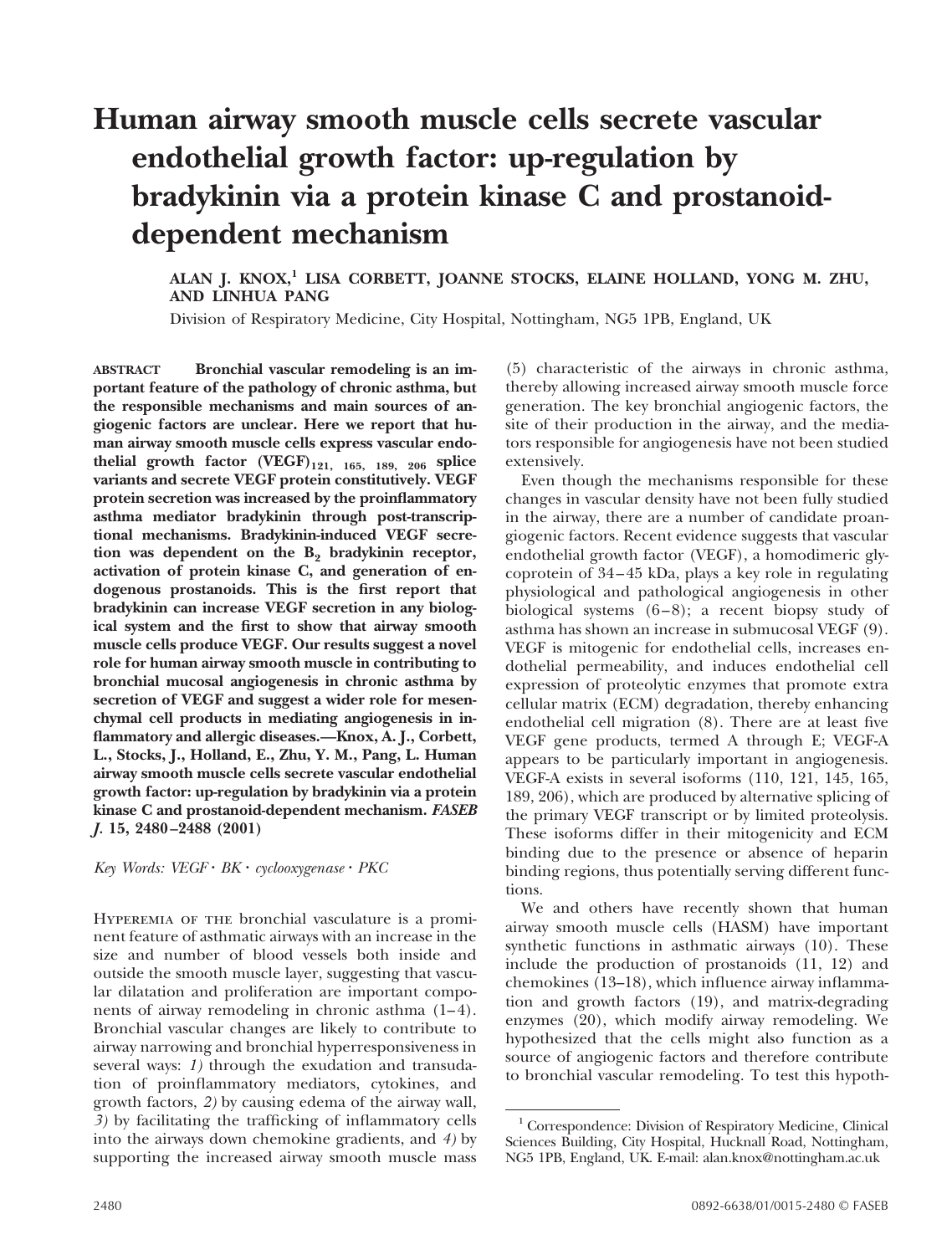esis, we measured VEGF mRNA and protein production by HASM cells and studied the signaling mechanisms involved in VEGF production. Bradykinin (BK) is a potent proinflammatory mediator of asthma and other allergic diseases (21–24) that we have previously shown can alter the synthetic functions of HASM cells, particularly the generation of prostanoids (12) and the chemokine interleukin 8 (IL-8; 13). As BK is known to be a vasodilator in several tissues (24), we wanted to ascertain whether it might also contribute to angiogenesis.

Here we report that cultured HASM cells express the VEGF<sub>121, 165, 189, 206</sub> splice variants and secrete VEGF protein constitutively. Furthermore, we report for the first time in any cell type that VEGF secretion can be up-regulated by bradykinin. Our studies suggest that the generation of endogenous prostanoids and activation of protein kinase C (PKC) are key signaling events in bradykinin-induced VEGF secretion. These studies identify a novel role for HASM cells as a source of VEGF in the airways and suggest that kinins such as bradykinin may contribute to inflammatory angiogenesis.

# **MATERIALS AND METHODS**

## **Cell culture**

Human tracheas were obtained from postmortem individuals (one male aged 44 and one female aged 52, with no evidence of airway diseases) within 12 h of death. Primary cultures of human ASM cells were prepared from explants of ASM according to methods previously reported (11, 12). Cells at passages 5–6 were used for all experiments. We have already shown that the cells grown in this manner depict the immunohistochemical and light microscopic characteristics of typical ASM cells (11).

#### **Experimental protocols**

The cells were cultured to confluence in 10% fetal calf serum (Seralab, Crowly Down, Sussex, UK)-Dulbecco's modified Eagle's medium (DMEM, Sigma, Poole, Dorset, UK) in humidified 5%  $CO_2/95\%$  air at 37°C in 24-well culture plates and growth-arrested in serum-deprived medium for 24 h before experiments. Immediately before each experiment, fresh serum-free medium containing BK (Sigma) was added. In the time course experiments, the cells were incubated with BK  $(0.1 \mu M)$  for  $2-24$  h whereas in the concentration response experiments cells were incubated for 24 h with 0.01–100  $\mu\overline{M}$  BK. In most experiments thereafter, the cells were incubated with  $0.1 \mu M$  BK for 24 h. At the times indicated, culture media were harvested and stored at °20°C. Radioimmunoassay was carried out for  $PGE_2$  content as a representative of prostanoid generation (11) and/or the enzyme-linked immunosorbent assay (ELISA) for VEGF. The anti- $PGE<sub>2</sub>$  antiserum (Sigma) had negligible cross-reactivity in our hands (11). To test the inhibition by various drugs on the effect of BK, the nonselective COX inhibitor indomethacin, the  $B_1$  receptor antagonist desArg<sup>9</sup>,[Leu<sup>8</sup>]-BK (dAL-BK) (Sigma), the selective COX-2 inhibitor NS-398 (N-(2-cyclohexyloxy-4-nitrophenyl)-methanesulfonamide; Cayman Chemical, Ann Arbor, MI), the  $B<sub>2</sub>$  receptor antagonist DArg[Hyp<sup>3</sup>,Thi<sup>5</sup>,Dtic<sup>7</sup>,Oic<sup>8</sup>]-BK (HOE-140, kind gift

from Prof. Dr. R. N. Zahlten and Prof. Dr. B. A. Scholkens, Hoechst Aktiengesellschaft, Frankfurt, Germany), and the PKC inhibitors Go6983, calphostin C, and bis-indolyl maleimide (all from Calbiochem, Nottingham, Notts, UK) were added 60 min before the addition of BK. Where drugs were dissolved in organic vehicles (e.g., dimethyl sulfoxide or ethanol), controls were treated with vehicles. Experiments with the COX substrate arachidonic acid (AA), exogenous PGE<sub>2</sub> forskolin, isoproterenol, and phorbol 12-myristate 13acetate (PMA) (all from Sigma) were conducted in the same manner as BK.

# **VEGF assay**

The concentration of VEGF in the culture medium was determined by ELISA (R&D Systems, Abingdon, Oxon, UK) according to the manufacturer's instructions. A monoclonal antibody specific for VEGF had been precoated onto a microplate. For cell culture supernatant samples,  $50 \mu l$  of assay diluent was added to each well. Standards and samples  $(200 \mu l)$  were pipetted into the wells and incubated for 2 h at room temperature. Any VEGF present was bound by the immobilized antibody. Plates were washed three times to remove any unbound substances and  $200 \mu l$  of an enzymelinked polyclonal antibody specific for VEGF was added to the wells and incubated for an additional 2 h at room temperature. Plates were washed again to remove any unbound antibody-enzyme reagent, and 200  $\mu$ l of a substrate solution was added for 20 min and color developed in proportion to the amount of VEGF bound in the initial step. The reaction was stopped by adding 50  $\mu$ l of stop solution (2 N sulfuric acid); the degree of color that had been generated was determined by measuring the OD at 450 nm (reference Filter 570 nm) within 30 min in a Dynatech MR500 microplate reader (Billinghurst, West Sussex, UK). The standard curve was linearized and subjected to regression analysis. The VEGF concentration of unknown samples were calculated using the standard curve. The results were expressed as picogram/ milliliter. The sensitivity of the ELISA kit in our study was at least 7 pg/ml, which was consistent with the manufacturer's specifications.

# **RNA isolation and reverse transcriptase-polymerase chain reaction (RT-PCR)**

Cells in 6-well plates were treated with BK at a final concentration of 1  $\mu \hat{M}$  and collected at 0, 0.5 h, 2 h, 4 h, and 8 h, respectively. Total RNA was isolated by using the RNeasy mini kit (Qiagen, West Sussex, UK) following the manufacturer's protocol;  $1 \mu$ g of total RNA was reverse transcribed in a total volume of 20  $\mu$ l including 200 units of M-MLV reverse transcriptase (Promega, Madison, WI), 25 units of RNase inhibitor (Promega),  $\tilde{0}$ .5 µg of oligo(dT)<sub>15</sub> primer, 0.5 mM of each dNTPs, and  $1\times$  first-strand buffer provided by Promega. The reaction was incubated at 42°C for 90 min.

Aliquots of the RT products were subsequently used for PCR amplification.  $10 \mu l$  of RT products was brought to a volume of 50  $\mu$ l containing 1 mM MgCl<sub>2</sub>, 0.12 mM of each dTNPs, 1 unit of *Taq* polymerase (Sigma),  $0.5 \mu M$  of both the upstream and downstream PCR primers, and  $1\times$  PCR buffer provided by Sigma. Two pairs of primers were used for this study. The primer sequences were VEGF sense: 5'-CGAAGT-GGTGAAGTTCATGGATG-3'; VEGF antisense: 5'-TTCTG-TATCAGTCTTTCCTGGTGA-3'; GAPDH sense: 5'-CCAC-CCATGGCAAATTCCATGGCA-3' GAPDH antisense 5'-TCTAGACGGCAGGTCAGGTCCACC-3'. Amplification was carried out in Techne PHC-3 thermal cycler (Cambridge, UK) after an initial denaturation at 94°C for 3 min. This was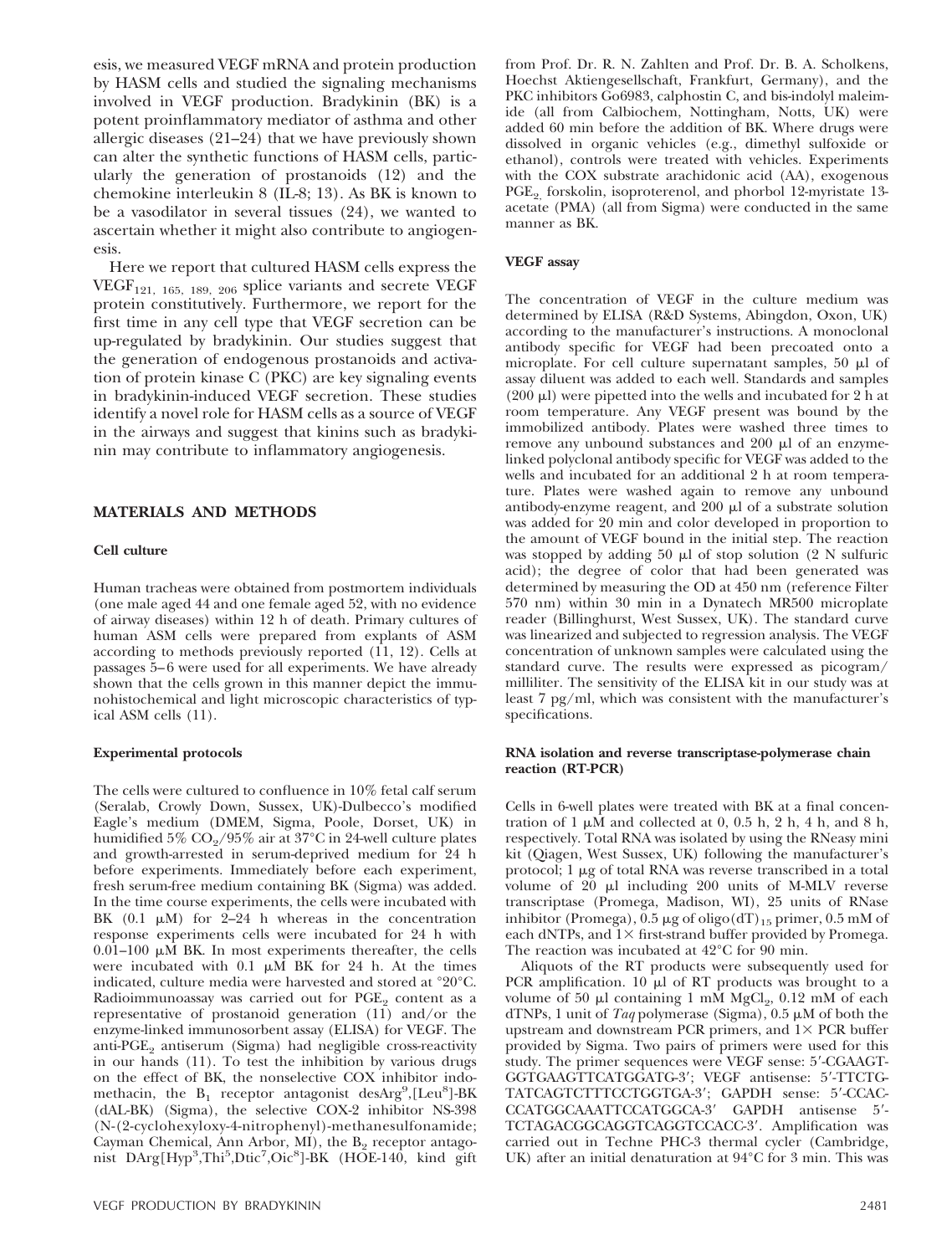followed by 35 cycles of PCR of PCR using the following temperature and time profile: denaturation at 94°C for 1 min, primer annealling at 56°C for 1 min, primer extension at 72°C for 1 min, and a final extension of 72°C for 10 min. The PCR products were visualized by electrophoresis on 1% agarose gel in  $0.5 \times$  TBE buffer after staining with  $0.5 \mu$  g/ml ethidium bromide. The UV illuminated gels were photographed, and the densitometry was analyzed using a GeneGenius gel documentation and analysis system (Syngene, Cambridge, UK).

# **Cell viability**

The toxicity of all chemicals used in this study and their vehicles to human ASM cells was determined by MTT assay (11, 12). After 24 h incubation, 20  $\mu$ l of 5 mg/ml MTT [thiazolyl blue, 3-(4,5-dimethylthiazol-2-yl)-2,5-diphenyltertrazolium bromide, Sigma] was added to the culture medium in 96-well plates and incubated for 1 h at 37°C. After removing the medium,  $200 \mu l$  DMSO was added to solubilize the blue-colored tetrazolium, the plates were shaken for 5 min, and the  $OD_{550}$  values were read in a Dynatech MR5000 microplate reader. Viability was set as 100% in control cells.

#### **Statistical analysis**

Data were expressed as mean  $\pm$  se from *n* determinations. Statistical analysis was performed by using the statistical software from SPSS (Chicago, IL) (25). Student's unpaired two-tailed *t* test was used to determine the significant differences between the means. *P* values of less than 0.05 were accepted as statistically significant.

# **RESULTS**

# **VEGF121, 165, 189, 206 are expressed constitutively by HASM cells**

RT-PCR in untreated cells showed four bands with molecular weights of 121, 165, 189, and 206 consistent with constitutive expression of the VEGF<sub>121,</sub> VEGF<sub>165,</sub> VEGF<sub>189</sub>, and VEGF<sub>206</sub> isoforms (Fig. 1). VEGF<sub>121</sub> was the most prominent band seen. Direct sequencing of the PCR products by a Dye Terminator sequencing kit (Perkin-Elmer, Foster City, CA) on a 377 automated DNA sequencer (Perkin-Elmer) confirmed their molecular identity (data not shown).

# **BK increases VEGF protein production**

To investigate the kinetics of VEGF production, HASM cells were cultured in the presence or absence of BK

**Figure 1.** Representative gel from RT-PCR experiment showing 4 VEGF isoforms<br>(VEGF $_{\text{max}}$   $_{\text{max}}$   $_{\text{max}}$ ) ex- $(\text{VEGF}_{121, 165, 189, \text{and} 206})$  ex-<br>pressed by HASM cells. The experiment was repeated 3 times with similar results.



 $(0.1 \mu M)$ . Cell culture supernatants from BK-treated cells were collected at 0, 2, 4, 8, 16, and 24 h. VEGF protein was released constitutively by HASM cells. There was a time-dependent increase in VEGF release after stimulation with BK: a significant difference was observed beginning 4 h after stimulation compared with VEGF production from untreated cells  $(P<0.05)$ ; the highest VEGF concentration was achieved after 24 h stimulation  $(P<0.01)$  (Fig. 2A). When the cells were cultured with BK at concentrations of 0.01, 0.1, 1.0, 10, and 100  $\mu$ M for 24 h, a concentration-dependent increase in VEGF production was also observed, significant from 0.01  $\mu$ M (*P*<0.001) (Fig. 2*B*). However, the mRNA expression of VEGF isoforms was not increased by BK (**Fig. 3**), suggesting that BK was regulating VEGF release by post-transcriptional mechanisms. To avoid the saturation of PCR after the reverse transcriptase, different cycles of PCR were performed and the results were consistent.

# **Endogenous prostanoids are involved in BK-induced VEGF production**

To determine the role of prostanoids and the COX isoforms responsible for their production, we studied the effect of the nonselective COX inhibitor indomethacin (IND) and the selective COX-2 inhibitor NS-398 on BK-induced VEGF production. BK  $(0.1 \mu M)$  increased VEGF release as before. The increase was inhibited by IND, suggesting that prostanoids partly mediated the response (**Fig. 4**). The COX-2 selective inhibitor NS-398 had a similar effect, suggesting that products of COX-2 were involved (Fig. 4). Both IND and NS398 caused a concomitant reduction in  $PGE_2$ synthesis (Fig. 4). To further investigate the role of COX products in BK-stimulated VEGF production, we determined whether  $PGE<sub>2</sub>$  (the principal HASM COX product) could cause VEGF production and whether this could be mimicked by exogenously applied COX substrate AA, which we have previously shown liberates PGE<sub>9</sub> from these cells. Consistent with our hypothesis, we found that  $PGE_2$  caused a concentration-dependent increase in VEGF release (**Fig. 5**). Furthermore, arachidonic acid increased both VEGF and  $PGE_2$  production, and VEGF and  $PGE<sub>2</sub>$  release in response to AA were both inhibited by IND (**Fig. 6**).

# Effect of PGE<sub>2</sub> on VEGF release is mediated **by cAMP**

 $PGE_2$  can act on the  $EP_2$  and  $EP_4$  receptors coupled to adenylyl cyclase and increase cAMP. To determine whether elevation of cAMP was involved in the effect of  $PGE<sub>2</sub>$  on VEGF production, we assumed that the direct adenylyl cyclase activator forskolin and the  $\beta_2$  adrenoreceptor agonist isoproterenol would also increase VEGF. We found that both agents increased VEGF production consistent with the effect of  $PGE<sub>2</sub>$  being cAMP mediated (**Fig. 7**).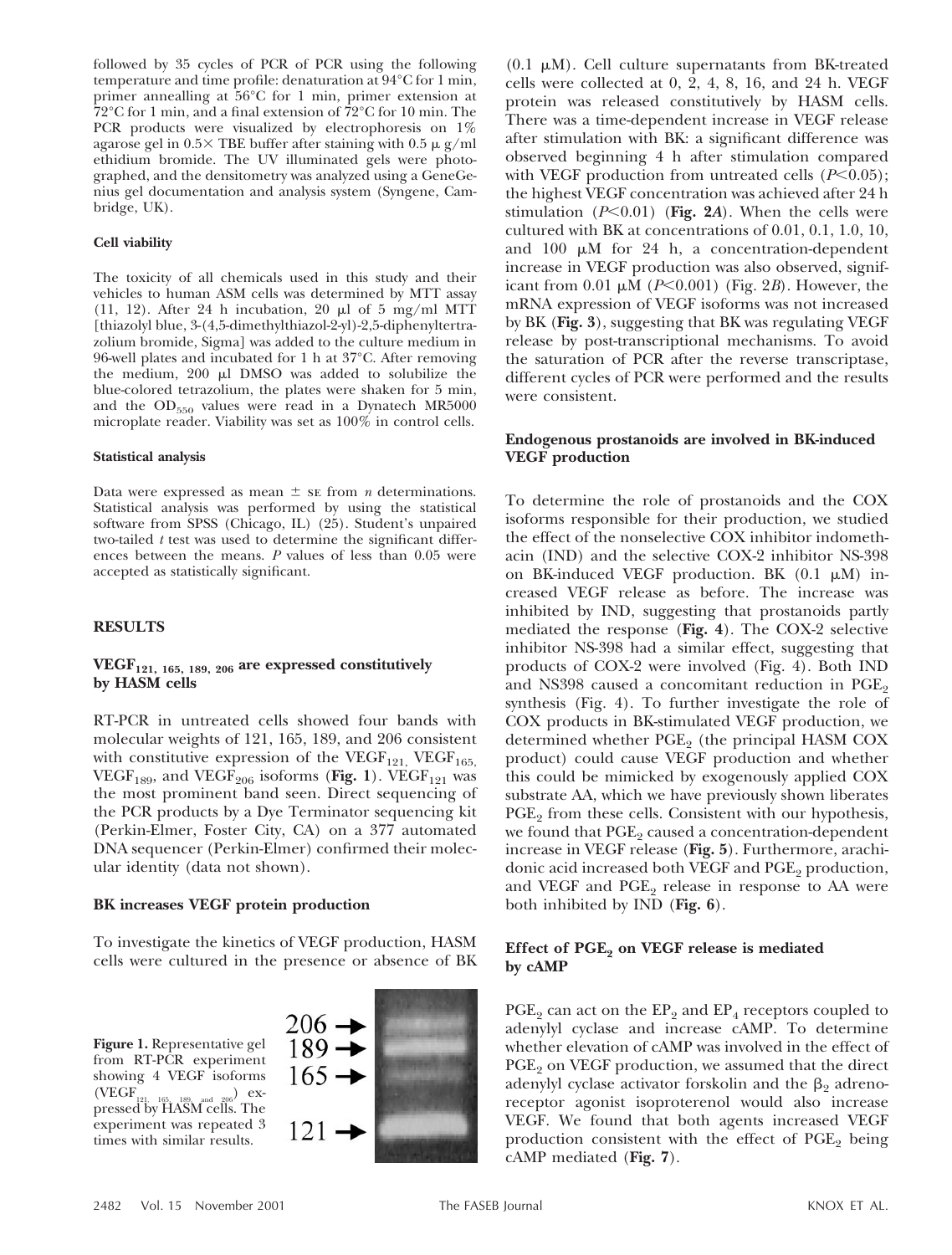

**Figure 2.** Kinetics (*A*) and concentration response (*B*) of bradykinin (BK) on VEGF production. Human ASM cells were incubated with 0.1  $\mu$ M BK for the times indicated or with increasing concentrations of BK for 24 h for the concentration response. VEGF accumulation in the medium was measured by ELISA as described in Materials and Methods. Each point represents the mean  $\pm$  se of 9 determinations from 3 independent experiments. \**P* < 0.05, \*\**P* < 0.01, \*\*\**P* < 0.001 vs. controls.

# The B<sub>2</sub> BK receptor mediates the effect of BK **on VEGF release**

To characterize the BK receptor(s) involved in BKinduced VEGF production, we examined the effect of the pretreatment of cells with the selective  $B_2$  receptor antagonist HOE-140 and the  $B_1$  receptor antagonist desArg<sup>9</sup>, [Leu<sup>8</sup>]-BK (both 100  $\mu$ M) (12). We found that HOE-140 abolished BK-induced VEGF production whereas (Fig. 8) desArg<sup>9</sup>,[Leu<sup>8</sup>]-BK was without effect,



**Figure 3.** Time course of VEGF mRNA expression after stimulation with BK  $(1 \mu M)$  for 0, 1/2, 2, 4, 8 h and corresponding GAPDH mRNA levels. The experiment was repeated 3 times with similar results. Densitometry of the results (not shown) showed no significant increase of any VEGF isoform at any time point when expressed as a ratio of GAPDH expression.

suggesting that  $B<sub>2</sub>$  receptors are responsible for mediating BK-induced VEGF production from HASM cells.

## **PKC is involved in BK-induced VEGF release**

To determine the role of PKC in BK-induced VEGF production, we pretreated cells for 60 min with the selective PKC inhibitors Go6983  $(1 \mu M)$ , calphostin C  $(1 \mu M)$ , and bis-indolyl maleimide  $(1 \mu M)$ . We also determined whether the PKC activator PMA could increase VEGF release. We found that all 3 PKC inhibitors inhibited VEGF production (**Fig. 9**). Furthermore, PMA increased VEGF release, consistent with a role for PKC in BK-induced VEGF production (Fig. 7).

# **Cell viability**

Cell viability after treatment with the chemicals used in this study was consistently  $>95\%$  vs. cells treated with the vehicles (data not shown).

# **DISCUSSION**

There are several novel findings in our study, which is the first to suggest that BK can increase VEGF production in any biological system and to probe the mechanisms involved. It is also the first study to show that HASM cells can synthesize VEGF. We found that the generation of COX products and PKC play key signal-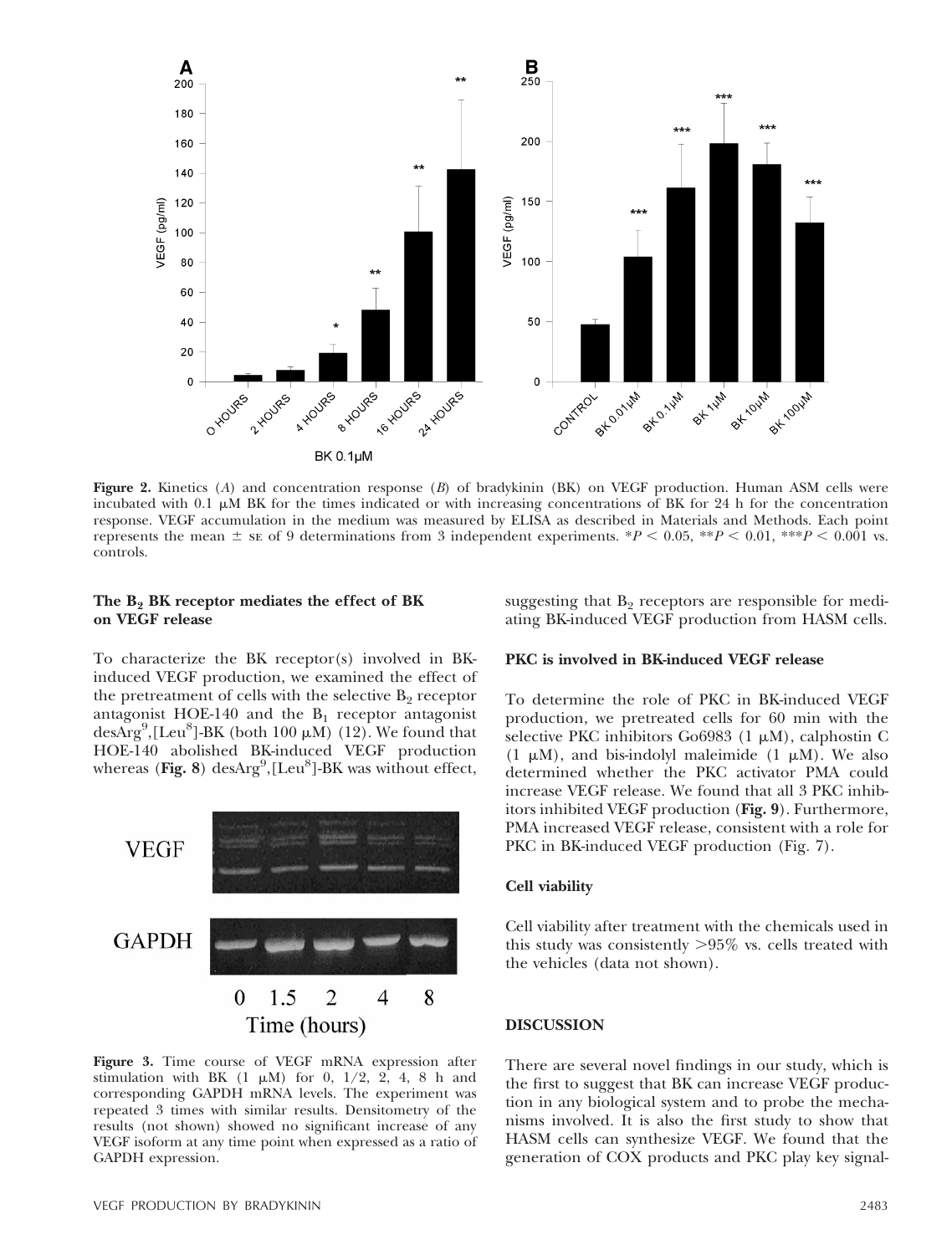

Figure 4. Effect of COX inhibitors on BK-induced and VEGF (A) and PGE<sub>2</sub> (B) generation. Human ASM cells were pretreated with or without various concentrations of indomethacin (IND) or NS-398 for 1 h before incubation with BK (0.1  $\mu$ M) for 24 h. PGE<sub>2</sub> and VEGF concentrations were measured by RIA and ELISA, respectively, as described in Materials and Methods. Each point represents the mean  $\pm$  se of 6 determinations from 2 independent experiments.  $*P < 0.05$ ,  $**P < 0.001$  vs. control,  $+P <$  $0.05, ++P < 0.001$  vs. BK-stimulated cells.

ing roles in BK-induced VEGF release and that the  $B_2$ bradykinin receptor was responsible for the effect of BK. Our findings implicate a role for HASM cellderived VEGF in mediating angiogenesis of bronchial vessels in chronic asthma in a paracrine manner. We



**Figure 5.** Effect of exogenously applied  $PGE_2$  release on VEGF production. Human ASM cells were incubated with 0, 0.1, 1.0, or 10  $\mu$ M PGE<sub>2</sub> for 24 h. VEGF accumulation in the medium was measured by ELISA as described in Materials and Methods. Each point represents the mean  $\pm$  se of 7 determinations from 2 independent experiments. \*\*\* $P$  < 0.001 vs. control cells.

suggest that BK may be an important player in inflammatory angiogenesis in the airway and possibly in other sites.

Airway smooth muscle cells have long been studied largely from the perspective of target cells whose contractile and proliferation state are altered by local inflammatory events underlying the pathogenesis of asthma. Recently, however, a growing body of data has emerged to support the notion that HASM cells have the potential to act as effector cells in perpetuating airway inflammation by expressing and secreting inflammatory products, including prostanoids (11, 12) and cytokines such as IL-11, IL-6 (16), RANTES (17), and eotaxin (14, 18). Airway smooth muscle can also produce autocrine growth factors that may influence the remodeling changes (hyperplasia, hypertrophy) they undergo in chronic asthma (19). Autocrine secretion of matrix-degrading metalloproteinases (20) may also influence remodeling. Our present observations that BK causes VEGF production from HASM cells further support the concept of ASM as an inflammatory cell that can contribute to airway remodeling. Our demonstration that cultured HASM produce VEGF is consistent with immunohistochemical studies of rat lung showing that ASM cells stain positively for VEGF (26). Other cells that may act as a source of VEGF in the airway include mast cells (27) and epithelial cells (28). A recent bronchial biopsy study showed increased submucosal VEGF expression in asthma, although biopsies are not deep enough to capture the smooth muscle layer.

We used RT-PCR to characterize the VEGF-A isoforms produced by HASM cells using primers designed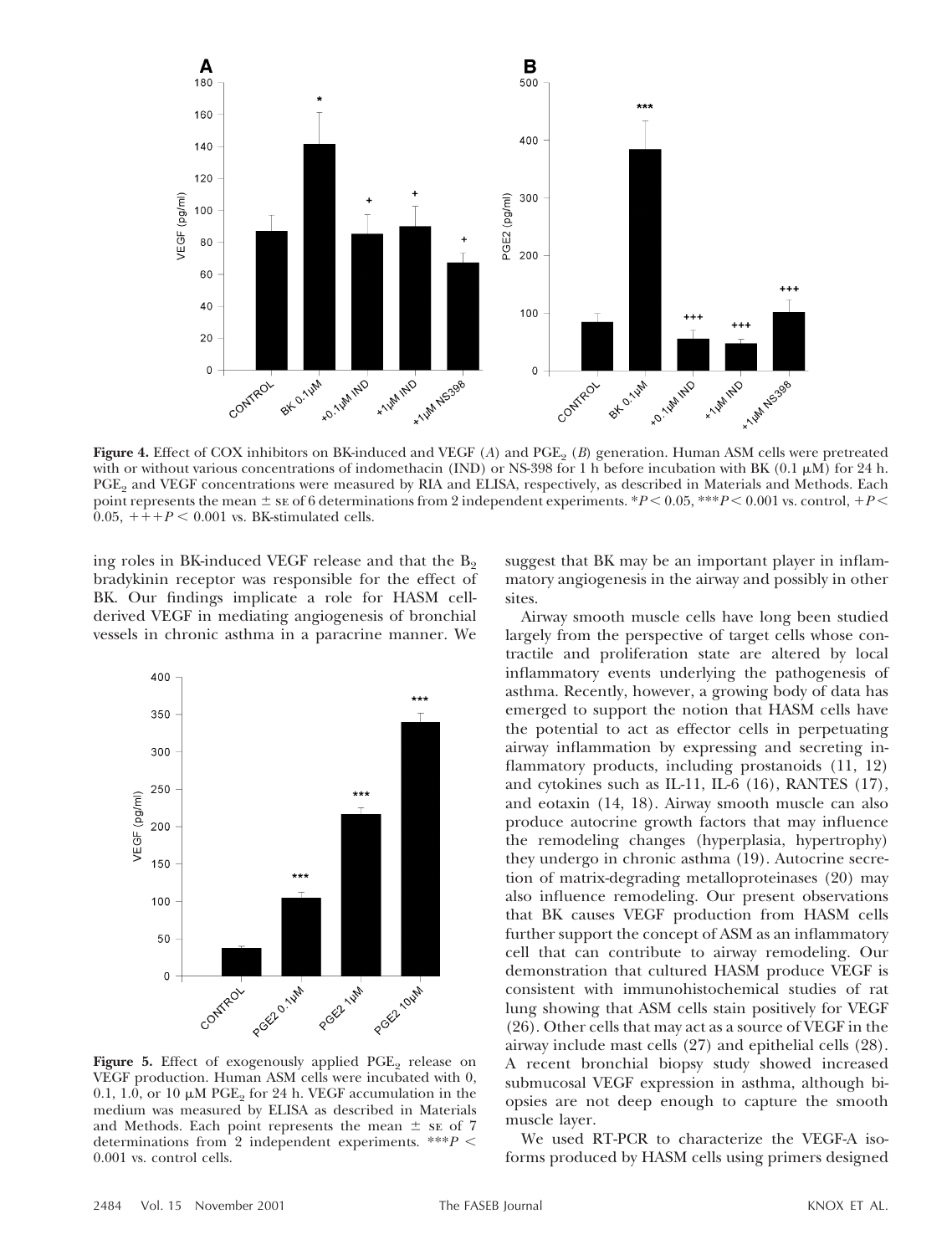

**Figure 6.** Effect of arachidonic acid (AA) on VEGF (A) and PGE<sub>2</sub> (B) production from human ASM cells. Human ASM cells were incubated with 10  $\mu$ M AA for 24 h with increasing concentrations of indomethacin preincubated for 1 h. VEGF and PGE<sub>2</sub> accumulation in the medium was measured by ELISA and RIA, respectively, as described in Materials and Methods. Each point represents the mean  $\pm$  se of 8–11 determinations from 2–3 independent experiments. \*\*\* $P$  < 0.001 vs. controls,  $++P$  < 0.01,  $+++P < 0.001$  vs. AA.

to transcribe all six known isoforms. We found that four isoforms were expressed by HASM cells namely VEGF<sub>...</sub>  $VEGF_{145}$  was not expressed, consistent  $VEGF_{145}$  was not expressed, consistent with previous studies, suggesting its expression is confined to reproductive tissues (8). The largest band in HASM cells was VEGF<sub>121</sub>.

100 90 80 70 /EGF (pg/ml) 60 50 40 30 20  $10$  $\mathbf 0$ PMA LIM For lover **FO** light Contract



**Figure 7.** Effect of adenylyl cyclase activator forskolin (FSK),  $\beta_2$  adrenoreceptor agonist isoproterenol (**I**SO) and the protein kinase C activator phorbol 12 myristate 13 acetate (PMA) on the production of VEGF as measured by ELISA. Cells were incubated for 4 h with the stimulants. Each point represents mean  $\pm$  se of 9 determinations from 3 independent experiments. \*\* $P < 0.01$ , \*\*\* $P < 0.001$ , vs. control cells.

**Figure 8.** Effect of selective BK receptor antagonists on BK-induced VEGF production. Human ASM cells were pretreated with or without the selective  $B_1$  receptor antagonist  $desArg<sup>9</sup>, [Leu<sup>8</sup>] - BK$  or the selective  $B_2$  receptor antagonist HOE-140 (both 100  $\mu$ M) for 1 h before incubation with 0.1  $\mu$ M BK for 24 h. VEGF accumulation in the medium was measured by ELISA as described in Materials and Methods. Each point represents the mean  $\pm$  se of 12 determinations from 3 independent experiments.  $***P < 0.001$  vs. controls,  $1+P < 0.01$  vs. the effect of BK.

Several agents have been shown to increase VEGF production in diverse cell systems. VEGF expression by accessory cells outside the lung can be up-regulated by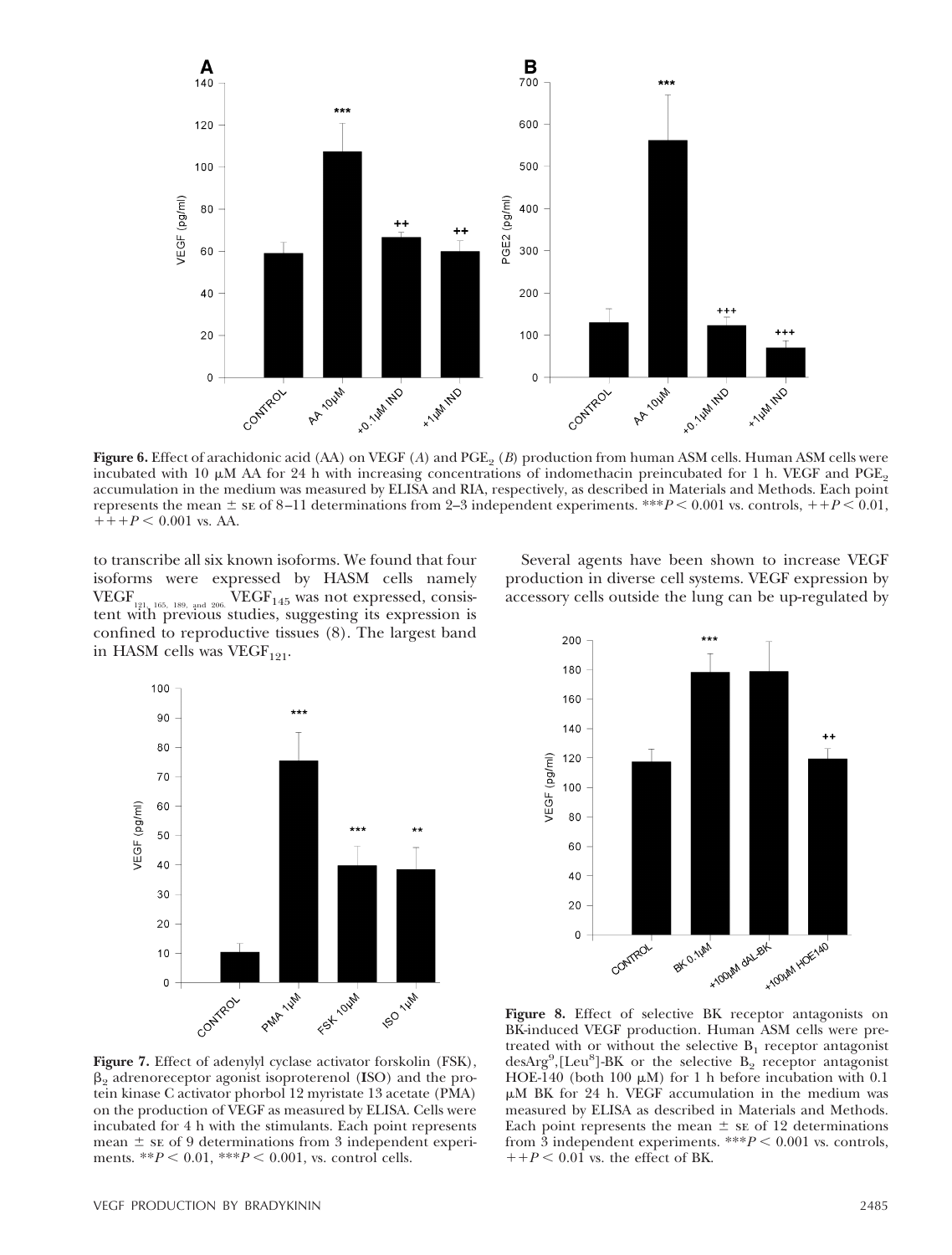

**Figure 9.** Effect of protein kinase C inhibitors on BK-induced VEGF production. Cells were preincubated with inhibitors Go6983, calphostin C and bis-indolyl maleimide (all  $1 \mu$ M) for 1 h before the addition of 0.1  $\mu$ m BK for a further 24 h Each point represents the mean  $\pm$  se of 6 determinations from 2 experiments \*\*\* $P < 0.001$  vs. controls  $+P < 0.05$ ,  $1+p < 0.01$  vs. the effect of BK.

hypoxia, PDGF, transforming growth factor  $\beta$  (29), and phorbol esters (30). We found that stimulation of HASM cells with BK resulted in a time- and concentration-dependent increase in release of VEGF protein. This has not been previously reported in any cell system and may be relevant to the mechanism of action of BK in inflammatory diseases, including asthma. We characterized the bradykinin receptor involved in these effects using selective  $B_1$  and  $B_2$  receptor antagonists (12) and showed that the  $B_2$  receptor was implicated. This is consistent with the report that BK-stimulated synthesis of IL-1 $\beta$ , IL-2, and IL-6 from isolated lung strips can be blocked by a  $B_2$  receptor antagonist (31) and our previous studies showing that BK-mediated induction of COX-2 and the release of prostanoids and IL-8 from human ASM cells were mediated by the  $B<sub>2</sub>$ receptor (12, 13).  $B_2$  receptor antagonists may therefore have a role to play in controlling asthmatic airway inflammation and remodeling. This is supported by a clinical study of HOE 140 showing an improvement in airflow in patients with chronic severe asthma (32). Bradykinin is an inflammatory mediator that plays a role in inflammatory joint (33) and bowel disease (34), both of which are characterized by angiogenesis. It will be interesting to determine whether BK is involved in angiogenesis in these other diseases. We were unable to demonstrate any increase in mRNA to any of the VEGF isoforms after BK stimulation, suggesting that BK is acting to up-regulate VEGF post-transcriptionally. There was some variability in baseline results between experiments that is likely to reflect differences between cell lines and experimental variability produced by variables such as the exact degree of cell confluence, assay variability, etc. Although our experiments focused on bradykinin, it will be interesting to determine in future studies whether any other asthma mediators and cytokines can also up-regulate VEGF production.

We have previously shown that autocrine production of endogenous prostanoids regulates secretory functions of HASM cells, particularly the release of the CXC chemokine IL-8 (13). We were therefore interested to determine whether prostanoids were involved in BK mediated VEGF production. Our previous studies showed that BK causes early  $PGE<sub>2</sub>$  release by arachidonic acid mobilization from constitutive COX-1, followed by a later  $PGE_2$  release due to COX-2 induction (12). Since we have previously reported the details on BK-stimulated  $PGE_2$  release and COX-2 induction in human ASM cells (12), the Western blot results were not shown here. Our studies with indomethacin, a nonselective COX inhibitor that inhibited VEGF release, suggest a role for endogenous COX products in VEGF production. The fact that the nonselective COX-2 inhibitor NS-398 had a similar effect on BKinduced VEGF generation suggests that the products of inducible COX-2 are involved. We cannot, however, exclude a contribution from COX-1-derived PGE<sub>2</sub>, as highly selective COX-1 inhibitors for whole cell systems are not available. The suggestion that endogenous COX products regulate VEGF release is further strengthened by our experiments showing that exogenous  $PGE_2$  (the major COX metabolite in these cells) (11) or generation of  $PGE_2$  using the COX substrate arachidonic acid both increased VEGF. Furthermore, VEGF and PGE<sub>2</sub> release in response to arachidonic acid were reduced by indomethacin. We measured  $PGE_2$  as the sole prostanoid in our studies, as we have previously shown it is the dominant prostanoid produced by HASM cells  $(11)$ . PGE<sub>2</sub> exerts some of its effects by activating prostaglandin EP2 and EP4 receptors, which are coupled to adenylyl cyclase, to increase intracellular cyclic AMP production (35). To determine whether  $cAMP$  pathways were involved in the effects of  $PGE_2$  on VEGF, we compared the effects of  $PGE<sub>2</sub>$  with forskolin, a direct adenylyl cyclase activator, and isoprenaline, which activates adenylyl cyclase via  $\beta_2$  adrenoreceptors. Both of these agents stimulated VEGF production, consistent with the effects of  $PGE<sub>2</sub>$  being mediated by cAMP. These results are similar to a study in a human monocytic cell line where  $PGE<sub>2</sub>$  increased VEGF through a cAMP related mechanism (36).

PKC exists as a family of isoenzymes that transduce a wide range of biological signals in diverse cell systems (37). To probe the role of PKC in BK-induced VEGF release, we studied the effect of three PKC inhibitors: calphostin C, Go 6983, and bis-indolyl maleimide (37– 39). We found that all three inhibited BK-induced VEGF production and that the PKC activator PMA also increased VEGF release, providing evidence of a role for PKC in VEGF production. Our results are consistent with studies showing a role for PKC in VEGF production in response to cytokines in other biological systems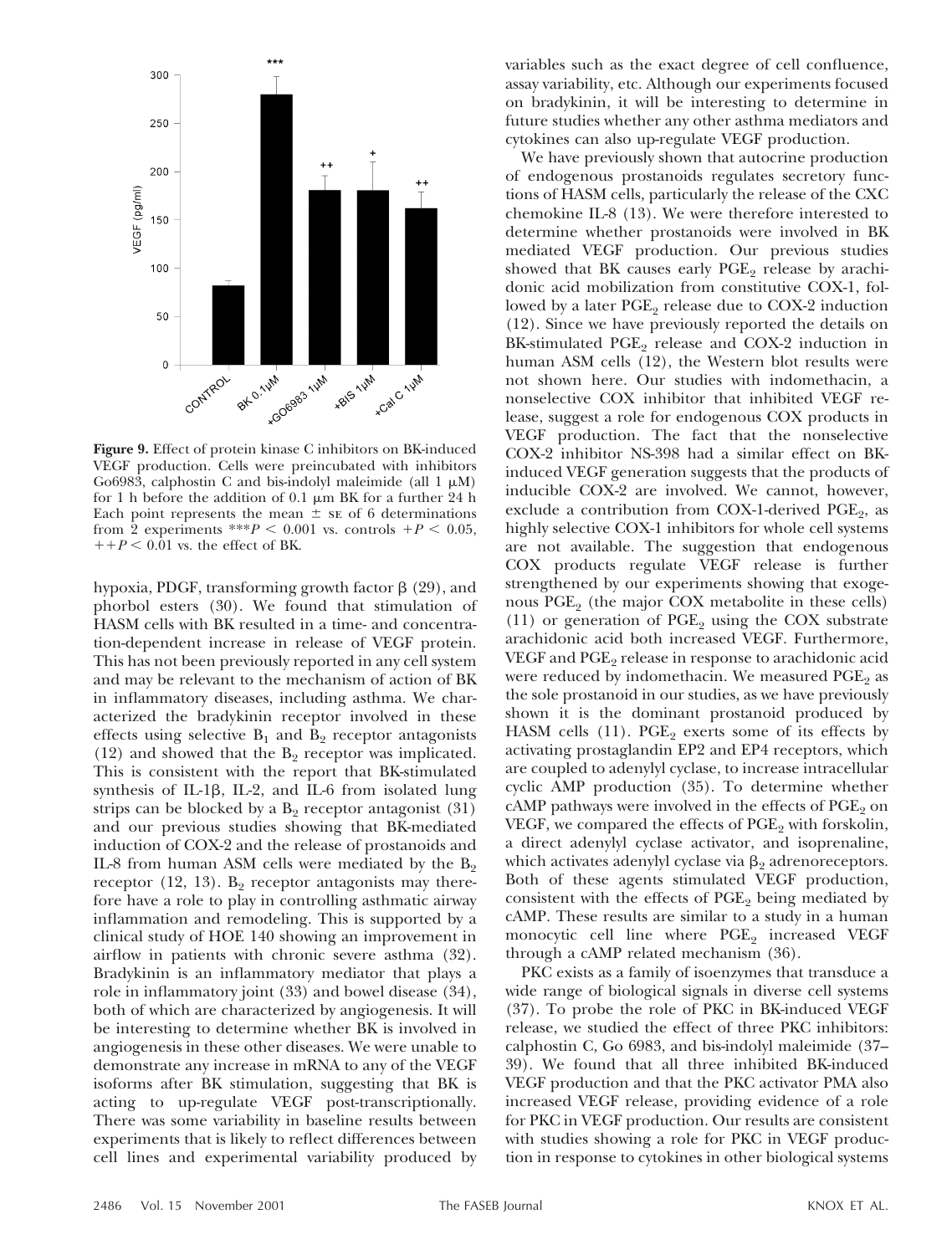(40, 29). The fact that COX-2 inhibitors block the entire bradykinin response (but that PKC inhibitors have a partial effect) would be consistent with studies showing that bradykinin can activate PKC (41) and that phorbol esters can induce COX-2 (42), and would suggest that the role of PKC is probably upstream of COX-2 induction. The cascade we propose is that bradykinin activates PKC, which then induces COX-2. The major COX product  $PGE<sub>2</sub>$  then activates VEGF via cAMP pathways.

In conclusion, we have shown that HASM cells are a source of several isoforms of VEGF-A and that VEGF production is increased by bradykinin via  $B<sub>2</sub>$  receptors, possibly through a post-transcriptional mechanism. Prostanoid generation and PKC activation appear to be critical signaling events in this process. We suggest that paracrine production of VEGF by HASM cells may contribute to bronchial vascular remodeling in chronic asthma. Our findings may be relevant as well to other chronic inflammatory diseases where angiogenesis contributes to the remodeling process.  $|F_J|$ 

The authors thank Colin Clelland for providing specimens of human trachea and Rachel Small for secretarial support. L.P. was supported by the Wellcome Trust UK. E.H. and L.C. were supported by Astra Zeneca UK.

### **REFERENCES**

- 1. Charan, N., Baile, E. M., and Pare, P. D. (1997) Bronchial vascular congestion and angiogenesis. *Eur. Resp. J.* **10,** 1173– 1180
- 2. Hogg, J. C. (1999) Vascularity in asthmatic airways: relation to inhaled steroids. *Thorax* **54,** 283
- 3. Carroll, N. G., Cooke, C., and James, A. L. (1997) Bronchial blood vessel dimensions in asthma. *Am J. Resp. Crit. Care Med.* **155,** 689–695
- 4. Orsida, B. E., Li, X., Hickey, B., Thien, F., Wilson, J. W., and Walters, E. H. (1999) Vascularity in asthmatic airways: relation to inhaled steroid dose. *Thorax* **54,** 289–295
- 5. Knox, A. J. (1994) Airway remodelling in asthma. The role of airway smooth muscle. *Clin. Sci.* **86,** 647–652
- 6. Peters, K. G. (1998) Vascular endothelial factor and the angiopoietins, working together to build a better blood vessel. *Circ. Res.* **83,** 342–343
- 7. Folkman, J., and Shing, Y. (1992) Angiogenesis. *J. Biol. Chem.* **267,** 10931–10934
- 8. Ferrara, N., and Davis Smyth, T. (1997) The biology of vascular endothelial growth factor. *Endocr. Rev.* **18,** 4–25
- 9. Hoshino, M., Takahashi, M., and Aoike, N. (2001) Expression of vascular endothelial growth factor, basic fibroblast growth factor and angiogenesis immunoreactivity in asthmatic airways and its relation to angiogenesis. *J. Allergy Clin. Immunol.* **107,** 295–301
- 10. Johnson, S. R., and Knox, A. J. (1997) Synthetic functions of airway smooth muscle in asthma. *Trends Pharmacol. Sci.* **18,** 288–292
- 11. Pang, L. H., and Knox, A. J. (1997) Effect of IL-1 $\beta$ , TNF $\alpha$  and IFN $\gamma$  on the induction of COX-2 in cultured HASM muscle cells. *Br. J. Pharmacol.* **121,** 579–587
- 12. Pang, L. H., and Knox, A. J. (1997) Differential regulation of short term and long term  $PGE_2$  release by bradykinin in cultured HASM cells. *Am. J. Physiol.* **273,** L1132–L1140
- 13. Pang, L. H., and Knox, A. J. (1998) Bradykinin stimulates IL-8 production in cultured HASM muscle cells: role of COX products. *J. Immunol.* **161,** 2509–2515
- 14. Pang, L. H., and Knox, A. J. (2001) Regulation of TNFa induced eotaxin release from cultured human airway smooth muscle cells by  $\beta_2$  agonists and corticosteroids. *FASEB J.* **15,** 261–269
- 15. Pang, L. H., and Knox, A. J. (2000) Synergistic inhibition of  $TNF\alpha$  induced IL-8 release from cultured human airway smooth muscle cells by  $\beta_2$  agonists and corticosteroids. Am *J. Resp. Cell. Mol. Biol.* **23,** 79–85
- 16. Elias, J. K., Wu, Y., Zheng, T., and Panettieri, R. (1997) Cytokineand virus-stimulated airway smooth muscle cells produce IL-11 and other IL-6-type cytokines. *Am. J. Physiol.* **273,** L648–L655
- 17. John, M., Hirst, S. J., Jose, P. J., Robichaud, A., Berkman, N., Witt, C., Twort, C. H. C., Barnes, P. J., and Chung, K. F. (1997) Human airway smooth muscle cells express and release RAN-TES in response to T helper 1 cytokines: regulation by T helper 2 cytokines and corticosteroids. *J. Immunol.* **158,** 1841–1847
- 18. Ghaffer, O., Hamid, Q., Renzi, P. M., Allakhuerdi, Z., Molet, S., Hogg, J. C., Shore, S. A., Luster, A. D., and Lamkhioned, B. (1999) Constitutive and cytokine stimulated expression of eotaxin by human airway smooth muscle cells. *Am J. Resp. Crit. Care Med.* **159,** 1933–1942
- 19. Noveral, J. P., Bhala, A., Hintz, R. L., Grunstein, M. M., and Cohen, P. (1994) Insulin like growth factor axis in airway smooth muscle cells. *Am. J. Physiol.* **267,** L761–L765
- 20. Johnson, S. R., and Knox, A. J. (1999) Autocrine production of matrix metalloproteinase-2 is required for human airway smooth muscle proliferation. *Am. J. Physiol.* **277,** L1109–L1117
- 21. Baumgarten, C. R., Togias, A. G., Naclerio, R. M., Lichtenstein, L. M., Normal, P. J., and Proud, D. (1985) Influx of kininogens into nasal secretions after antigen challenge of allergic individuals. *J. Clin. Invest.* **76,** 191–197
- 22. Christiansen, S. C., Proud, D., and Cochrane, C. G. (1987) Detection of tissue kallikrein in the bronchoalveolar lavage fluid of asthmatic subjects. *J. Clin. Invest.* **79,** 188–197
- 23. Baumgarten, C. R., Nichols, R. C., Naclerio, R. M., and Proud, D. (1986) Concentrations of glandular kallikrein in human nasal secretions increase during experimentally induced allergic rhinitis. *J. Immunol.* **137,** 1323–1338
- 24. Turner, P., Dear, J., Scadding, G., and Foreman, J. C. (2001) Role of kinins in seasonal allergic rhinitis. Icatibant a bradykinin  $\beta_2$  receptor antagonist abolishes the hyperresponsiveness and nasal eosinophilia induced by antigen. *J. Allergy Clin. Immunol.* **107,** 105–113
- 25. SPSS INC. (1996) *SPSS Base for Windows Users Guide*, 564 pp., SPSS Inc., Chicago, Illinois
- 26. Fehrenbach, H., Kasper, M., Haase, M., Schuh, D., and Muller, M. (1999) Differential immunolocalisation of VEGF in rat and human adult lung and in experimental rat lung fibrosis. *Anat. Rec.* **254,** 61–73
- 27. Boesiger, J., Tsai, M., Maurer, M., Yamaguchi. M., Brown, L. F., Claffey, K. P., Dvorak, H. F., and Galli, S. J. (1998) Mast cells can secrete vascular permeability factor/vascular endothelial cell growth factor and exhibit enhanced release after IgE dependent upregulation of Fc E receptor 1 expression. *J. Exp. Med.* **188,** 1138–1145
- 28. Boussat, S., Eddahibi, S., Coste, A., Fataccioli, V., Gouge, M., Housset, B., Adnot, S., Maitre, B. (2000) Expression and regulation of vascular endothelial growth factor in human pulmonary epithelial cells. *Am. J. Physiol.* **279,** L371–L378
- 29. Berse, B., Hunt, J. A., Diegel, R. J., Morganelli, P., Yeo, K., Brown, F., Fava, R. A. (1999) Hypoxia augments cytokine (transforming growth factor beta (TGF-beta) and IL-1) induced vascular endothelial growth factor secretion by human synovial fibroblasts. *Clin. Exp. Immunol.* **115,** 176–182
- 30. Shih, S. C., Mullen, A., Abrams, K., Mukhopadhyay, D., and Claffey, K. P. (1999) Role of protein kinase C isoforms in phorbol-ester induced vascular endothelial growth factor expression in human globlastoma cells. *J. Biol. Chem.* **274,** 15407– 15414
- 31. Paegelow, I., Werner, H., Vietinghoff, G., and Wartner, U. (1995) Release of cytokines from isolated lung strips by bradykinin. *Inflamm. Res.* **44,** 306–311
- 32. Akbary, M. A., Wirth, K. J., and Scholkens, B. A. (1996) Efficacy and tolerability of a Icatibant (HOE140) in patients with moderately severe bronchial asthma. *Immunopharmacology* **33,** 238– 242
- 33. Peacock, D. J., Banquerigo, M. C., and Branhu, E. (1992) Angiogenesis inhibition suppress collagen arthritis. *J. Exp. Med.* **175,** 1135–1138
- 34. Griga, T., Voigt, E., Gretzer, B., Brasch, F., and May, B. (1999) Increased production of vascular endothelial growth factor by